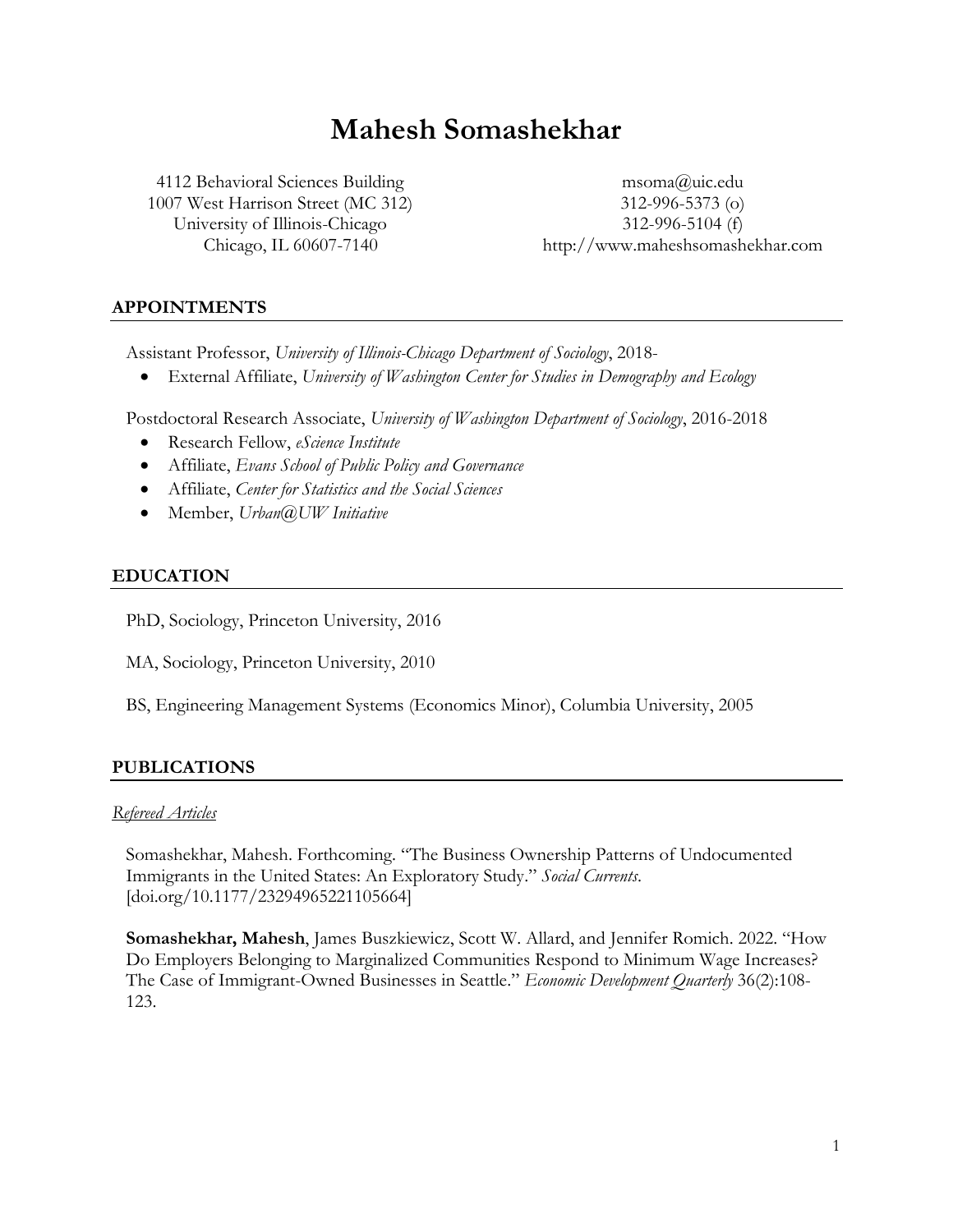Somashekhar, Mahesh. 2021. "Can We Bring Culture into the Large-Scale Study of Gentrification? Assessing the Possibilities Using Geodemographic Marketing Data." *Urban Affairs Review* 57(5): 1312-1342.

• Featured on the Urban Affairs Forum Blog

Somashekhar, Mahesh. 2020. "Racial Inequality between Gentrifiers: How the Race of Gentrifiers Affects Retail Development in Gentrifying Neighborhoods." *City & Community* 19(4):811-844.

• Media Coverage by the Chicago Defender and This Week in Sociological Perspective

Somashekhar, Mahesh. 2019. "Neither Here nor There? How the New Geography of Ethnic Minority Entrepreneurship Disadvantages African Americans." *Social Problems*. 66(3):373-391.

- Winner, AAG Business Geography Specialty Group Student Paper Competition, 2015
- Featured on the American Sociological Association's Works-in-Progress Blog

Somashekhar, Mahesh. 2019. "Ethnic Economies in the Age of Retail Chains: Comparing the Presence of Chain-Affiliated and Independently Owned Ethnic Restaurants in Ethnic Neighborhoods." *Journal of Ethnic and Migration Studies* 45(13):2407-2429.

Somashekhar, Mahesh. 2018. "Has the Suburbanization of Ethnic Economies Created New Opportunities for Income Attainment?" *Social Science Quarterly* 99(1):62-79.

Yeung, King-To and **Mahesh Somashekhar**. 2016. "Sensing Agency and Resistance in Old Prisons: A Pragmatist Analysis of Institutional Control." *Theory, Culture, and Society* 33(3):79-101.

Somashekhar, Mahesh. 2014. "A Theoretical and Empirical Foundation for the Study of Non-Urban Ethnic Economies in the U.S." *Michigan Sociological Review* 28:1-34.

Somashekhar, Mahesh. 2014. "Diversity through Homophily? The Paradox of How Increasing Similarities between Recruiters and Recruits Can Make an Organization More Diverse." *McGill Sociological Review* 4:1-18.

# *Public Engagement*

Somashekhar, Mahesh. 2021. "Can We Bring Culture into the Large-Scale Study of Gentrification? Assessing the Possibilities Using Geodemographic Marketing Data." *Urban Affairs Forum* (https://urbanaffairsreview.com/2021/09/15/can-we-bring-culture-into-the-large-scale-study-ofgentrification-assessing-the-possibilities-using-geodemographic-marketing-data/).

**Somashekhar, Mahesh** and Giacomo Negro. 2020. "Commentary: Chicago is Right to Study Whether Gay-Owned Businesses Should Get Contract Set-Asides." *Chicago Tribune*, January 30, p. A16.

Somashekhar, Mahesh. 2019. "Why Some Immigrant Entrepreneurs Thrive Where African-American Entrepreneurs Cannot." *Work in Progress: Sociology on the Economy, Work and Inequality* (http://www.wipsociology.org/2019/08/07/why-some-immigrant-entrepreneurs-thrive-whereafrican-american-entrepreneurs-cannot/).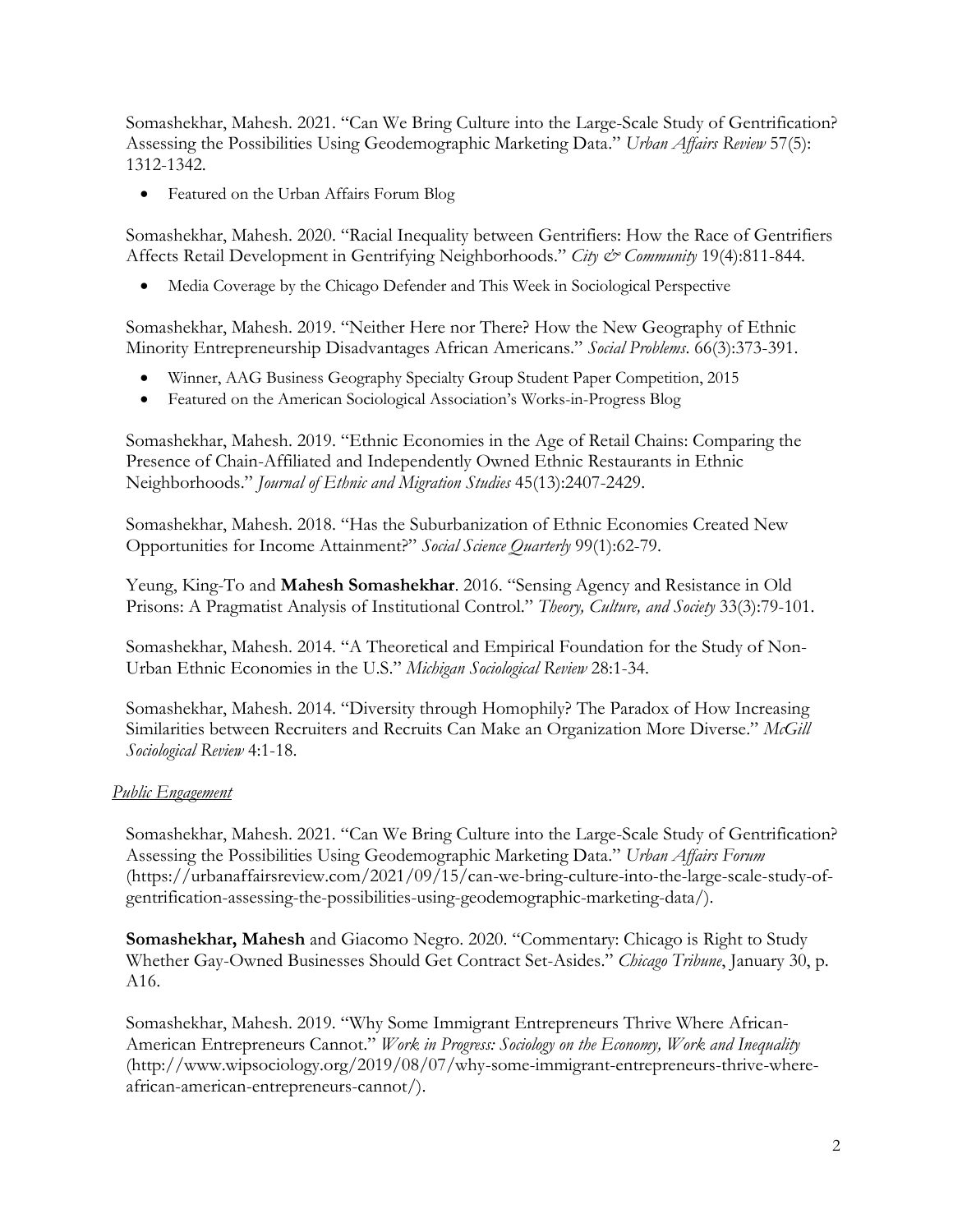## *Policy Briefs*

Boris, Elizabeth T., Loren Renz, Mark A. Hager, Rachel Elias, and **Mahesh Somashekhar**. 2008. *What Drives Foundation Expenses and Compensation?* Washington D.C.: Urban Institute.

# **MANUSCRIPTS UNDER REVIEW**

**Somashekhar, Mahesh** and Giacomo Negro. "The Effect of the AIDS Crisis on LGBTQ-Serving Organizations in Ordinary Cities and Small Towns in the United States."

## **WORKING PAPERS**

**Somashekhar, Mahesh**, Chris Hess, Ian Kennedy, and Kyle Crowder. "How Do Landlords Attract Tenants into Mixed-Income Neighborhoods? The Importance of Home Security."

**Somashekhar, Mahesh**, Jason Orne, Giacomo Negro, and Fabrizio Perretti. "An Organizational Theory of Cultural Enclaves: The Case of Gay Villages in the United States."

## **GRANTS**

UIC Committee on Social Science Research Grant Development Fund, 2021 (\$5,000)

University of Washington Office of Postdoctoral Affairs Travel Grant, 2017 (\$600)

# **ACADEMIC HONORS AND AWARDS**

Faculty Fellow, UIC Institute for Research on Race and Public Policy, 2019-2020

Funded Participant, Russell Sage Foundation Summer Institute on Migration Research Methods, 2020

Funded Participant, University of Cincinnati Conference on Quantitative Approaches to Studying Gentrification in the United States, 2019

Scholarship Recipient, University of Washington Summer Institute in Statistics and Modeling in Infectious Diseases (Module on Spatial Statistics in Epidemiology and Public Health), 2017

AAG Business Geography Specialty Group Student Paper Award, 2015

Funded Participant, Berkeley Summer Workshop in Formal Demography, 2015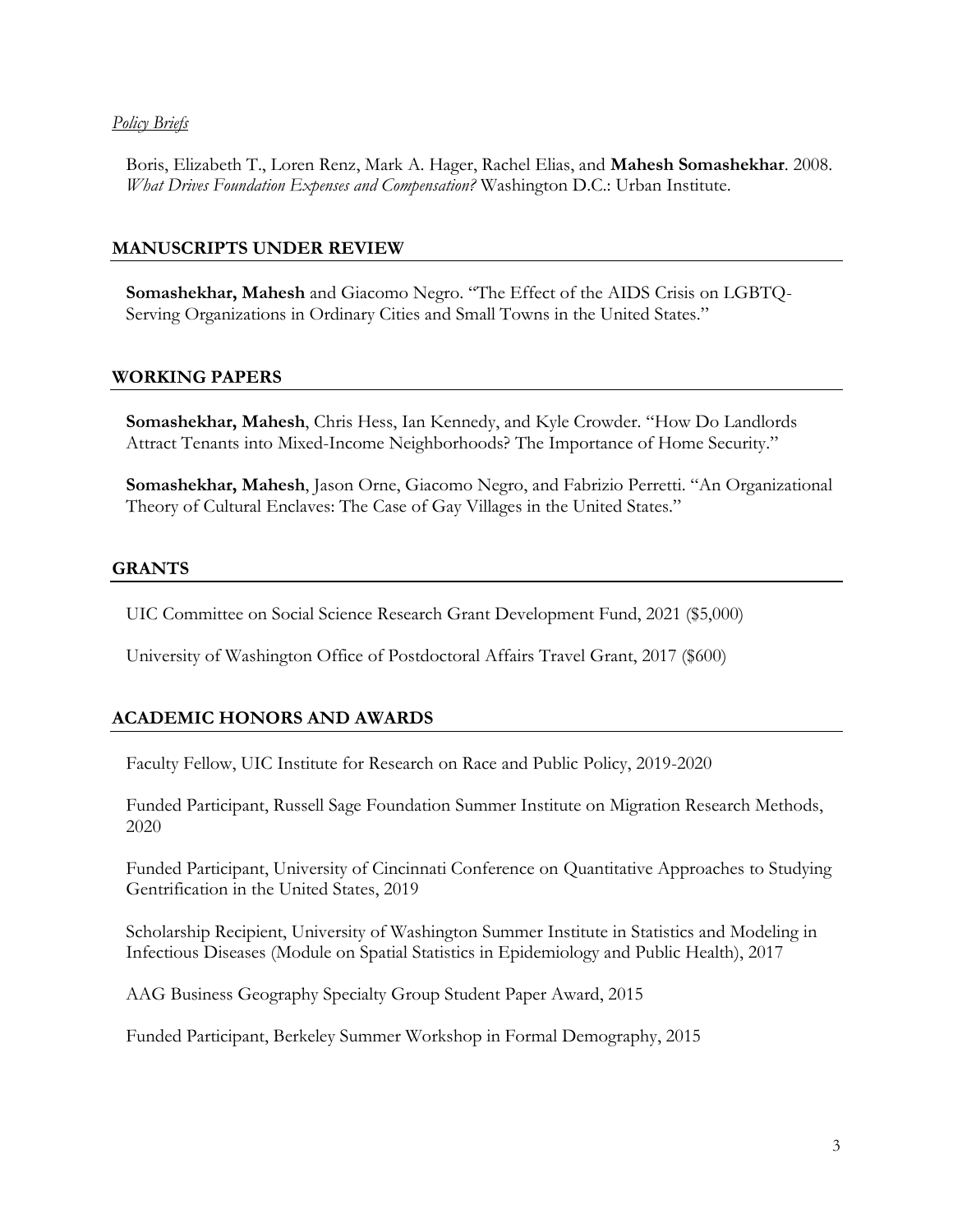## **TEACHING EXPERIENCE**

#### *As Professor, University of Illinois-Chicago*

SOC 201: Introductory Sociological Statistics SOC 300: Introduction to Sociological Research Methods SOC 401: Sociological Statistics SOC 402: Intermediate Sociological Statistics

#### *As Instructor, University of Washington*

SOC/STAT/CSSS 221: Statistics for the Social Sciences SOC 215: Urban Sociology PB AF 565: GIS and Public Policy

## **MENTORSHIP**

## *Qualifying Exam Committees*

Race and Ethnicity, 2019-present Organizations & the Economy, 2019-present

*Undergraduate Advising*

Nimisha Sharma, Urban Planning and Policy, 2020-2022 (Research Assistance) Kristi Leach, Sociology, 2021 (Independent Study)

## **INVITED PRESENTATIONS**

"How Do Landlords Attract Tenants into Mixed-Income Neighborhoods? The Importance of Home Security." *Johns Hopkins University*, Baltimore, MD, 2022

"How Do Employers Belonging to Marginalized Communities Respond to Minimum Wage Increases? The Case of Immigrant-Owned Businesses in Seattle." *University of Illinois-Chicago (Department of Public Administration)*, Chicago, IL, 2022

"An Overview of Gentrification Studies and Perspectives." *University of Chicago*, Chicago, IL, 2021

"Racial Inequality between Gentrifiers: How the Race of Gentrifiers Affects Retail Development in Gentrifying Neighborhoods." *Wichita State University*, Wichita, KS, 2020 *Northwestern University*, Chicago, IL, 2019 *University of Chicago*, Chicago, IL, 2018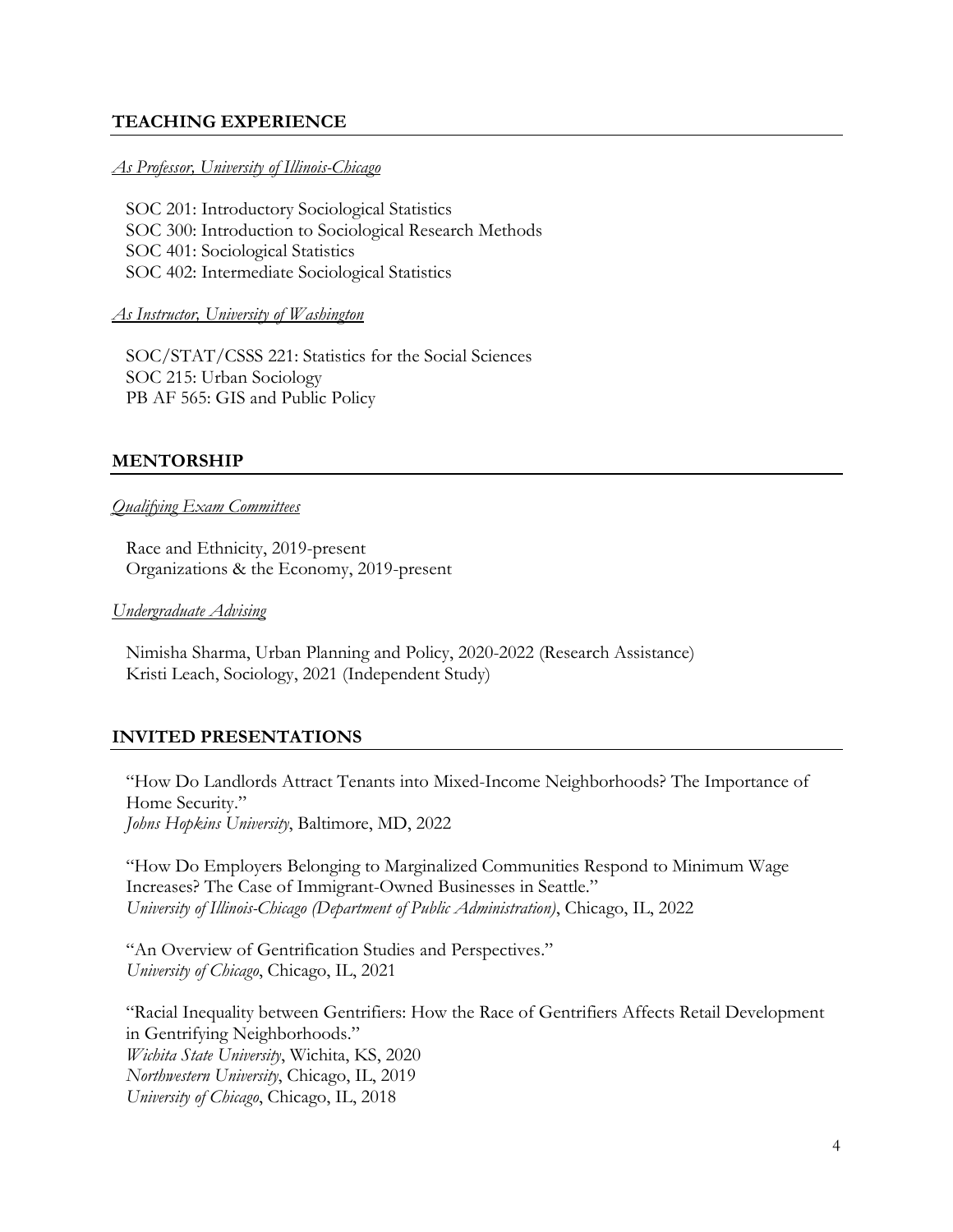"Neither Here nor There? How the Changing Geography of Ethnic Minority Entrepreneurship Disadvantages African Americans." *University of California-Riverside*, Riverside, CA, 2020 *Evans School of Public Policy and Governance*, Seattle, WA, 2016

"Rethinking Data Science for the Social Sciences: Urban Sociology." *University of Washington*, Seattle, WA, 2016

"The Expanding Geography of Ethnic Economies and Its Effect on Immigrant Entrepreneurs and Workers." *Georgetown University*, Washington, DC, 2014

# **CONFERENCE PRESENTATIONS**

"The Organizational Ecology of an Epidemic: How the AIDS Crisis Affected LGBTQ Organizations Across the United States." *Social Science History Association Annual Conference*, Chicago, IL, 2022

"The Effect of the AIDS Crisis on LGBTQ-Serving Organizations in the United States." *American Sociological Association Annual Meeting*, Los Angeles, CA, 2022

"How Do Immigrant-Owned Firms Respond to Minimum Wage Increases?" *Association for Public Policy Analysis & Management Annual Research Conference*, Austin, TX, 2021

"Home Security, Privatized Amenities, and the Promotion of Micro-Segregation in Craigslist Rental Advertisements." *American Sociological Association Annual Meeting*, Virtual, 2021

"Is Residential Segregation Always Spatial Separation? Home Fortification in Mixed-Income Neighborhoods Across the United States." *Population Association of American Annual Meeting*, Virtual, 2021

"Can We Bring Culture into the Large-Scale Study of Gentrification? Assessing the Possibilities Using Geodemographic Marketing Data." *American Sociological Association Annual Meeting*, Virtual, 2020

"Can We Measure Gentrifiers in Addition to Measuring Gentrification? The Possibilities Using Geodemographic Marketing Data." *Conference on Quantitative Approaches to Studying Gentrification in the United States*, Cincinnati, OH, 2019

"Where Goes the Gayborhood? The Evolution of LGBTQ Organizational Clusters in the U.S." *American Sociological Association Annual Meeting*, New York, NY, 2019

"The Spatial Consolidation of Businesses into Philadelphia's Gayborhood, 1945 – 2015." *Organization of American Historians Annual Meeting*, Philadelphia, PA, 2019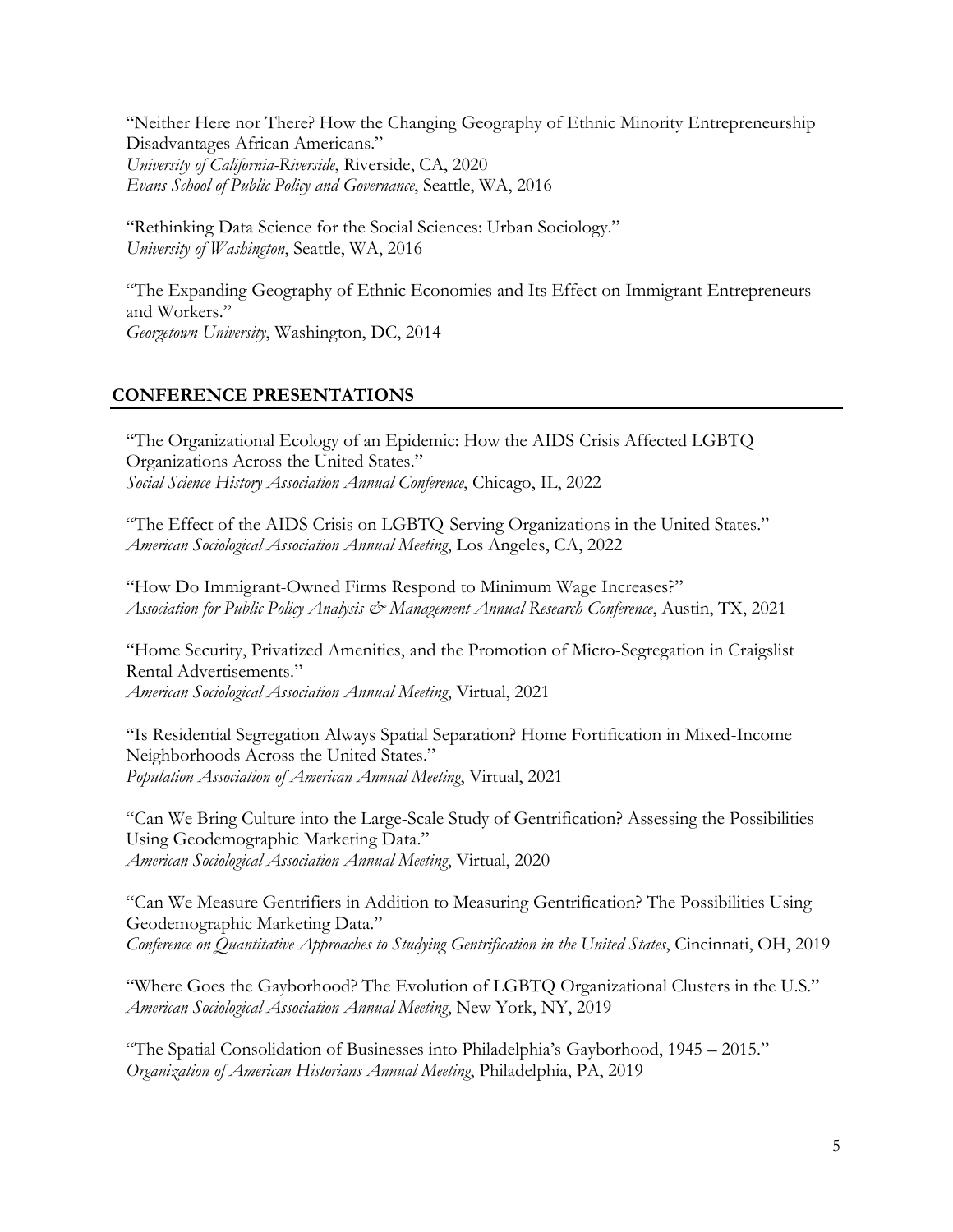"The Entrepreneurship Patterns of Undocumented Immigrants in the United States." *American Sociological Association Annual Meeting*, Philadelphia, PA, 2018

"If You Build It, They Will Come: Retailers and Racial Gentrification." *American Sociological Association Annual Meeting*, Montreal, QC, 2017

"The Diversity of Chain Retailers and the Communities They Enter." *American Sociological Association Annual Meeting*, Seattle, WA, 2016

"Second-Generation Immigrant Entrepreneurship: An Intergenerational Success Story?" *Population Association of American Annual Meeting*, Washington, DC, 2016

"Reaching Out or Reaching In? On the Location of Suppliers to Firms in Resource Deprived Business Clusters." *Association of American Geographers Annual Meeting*, Chicago, IL, 2015

"New Destinations, Transnational Spaces, and the Importance of Long-Distance Social Ties to the Most Marginalized Ethnic Entrepreneurs." *American Sociological Association Annual Meeting*, San Francisco, CA, 2014

"Spatial Diversity in the Decline of Ethnic Economies during the Great Recession." *Population Association of American Annual Meeting*, Boston, MA, 2014

"Did Ethnic Economies Buffer Immigrant Workers from the Effects of the Great Recession?" *Eastern Sociological Society Annual Meeting*, Baltimore, MD, 2014

"A Theoretical and Empirical Foundation for the Study of Non-Urban Ethnic Economies in the United States." *American Sociological Association Annual Meeting*, New York, NY, 2013

"The Suburbanization of Ethnic Economies across America, 1990-2010." *Population Association of American Annual Meeting*, New Orleans, LA, 2013

"Heterogeneity through Homophily? How Dyadic Similarities Can Make Organizations More Diverse."

*American Sociological Association Annual Meeting*, Las Vegas, NV, 2011

"The Social Integration of the Civic Generation: Effects of World War II on Freemasonry in Anacostia, Washington DC." *American Sociological Association Annual Meeting*, Atlanta, GA, 2010

"The Effects of World War II on Freemasonry in Anacostia, Washington DC." *Eastern Sociological Society Annual Meeting*, Boston, MA, 2010

"What Drives Foundation Expenses and Compensation?" *ARNOVA Annual Meeting*, Chicago, IL, 2007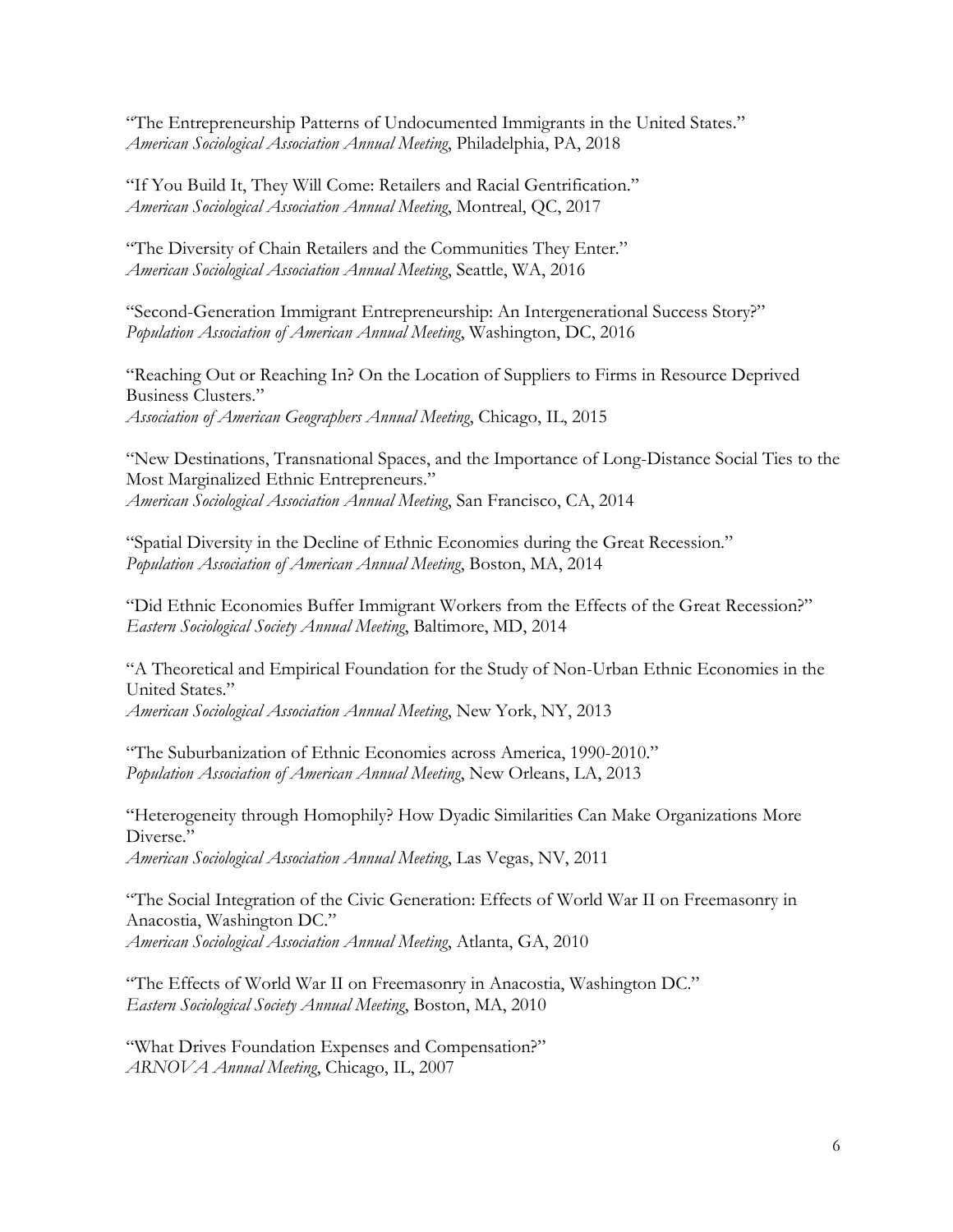# **PROFESSIONAL ACTIVITY**

#### *Service to the Discipline*

Associate Editor, *Sociological Perspectives*, 2020-2022

Member, Jane Addams Best Article Award Committee, Community and Urban Sociology Section, *American Sociological Association*, 2021

Co-Organizer, Workshop on "Urban Homelessness and Underserved Communities." *Eighth International Conference on Social Informatics*, Seattle, WA, 2016

#### *Service to the University*

Advisory Committee Member, Inter-Disciplinary Social Science and Data Science Working Group *University of Illinois-Chicago*, Chicago, IL, 2018-

Organizer, Quantitative Research Working Group *University of Illinois-Chicago*, Chicago, IL, 2018-

Rachel Gordon Statistics Award Selection Committee, Department of Sociology *University of Illinois-Chicago*, Chicago, IL, 2022

Colloquium Committee, Department of Sociology *University of Illinois-Chicago*, Chicago, IL, 2021-2022

Undergraduate Committee, Department of Sociology *University of Illinois-Chicago*, Chicago, IL, 2020-2021

Graduate Committee, Department of Sociology *University of Illinois-Chicago*, Chicago, IL, 2019-2020

Teaching Aide, "Version Control with Git." *University of Washington Software Carpentry Workshop*, Seattle, WA, 2017

#### *Meetings*

Panel Presider and Co-Organizer, "Queer Placemaking Outside of the Gayborhood." *American Sociological Association Annual Meeting*, Los Angeles, CA, 2022

Co-Chair and Discussant, "Residential Segregation: Contemporary and Historical Perspectives" *Population Association of America Annual Meeting*, Atlanta, GA, 2022

Panel Organizer, "Analyzing the Heterogeneous Effects of Local Labor Market Regulations on Employers and Low-Wage Workers." *Association for Public Policy Analysis & Management Annual Research Conference*, Austin, TX, 2021